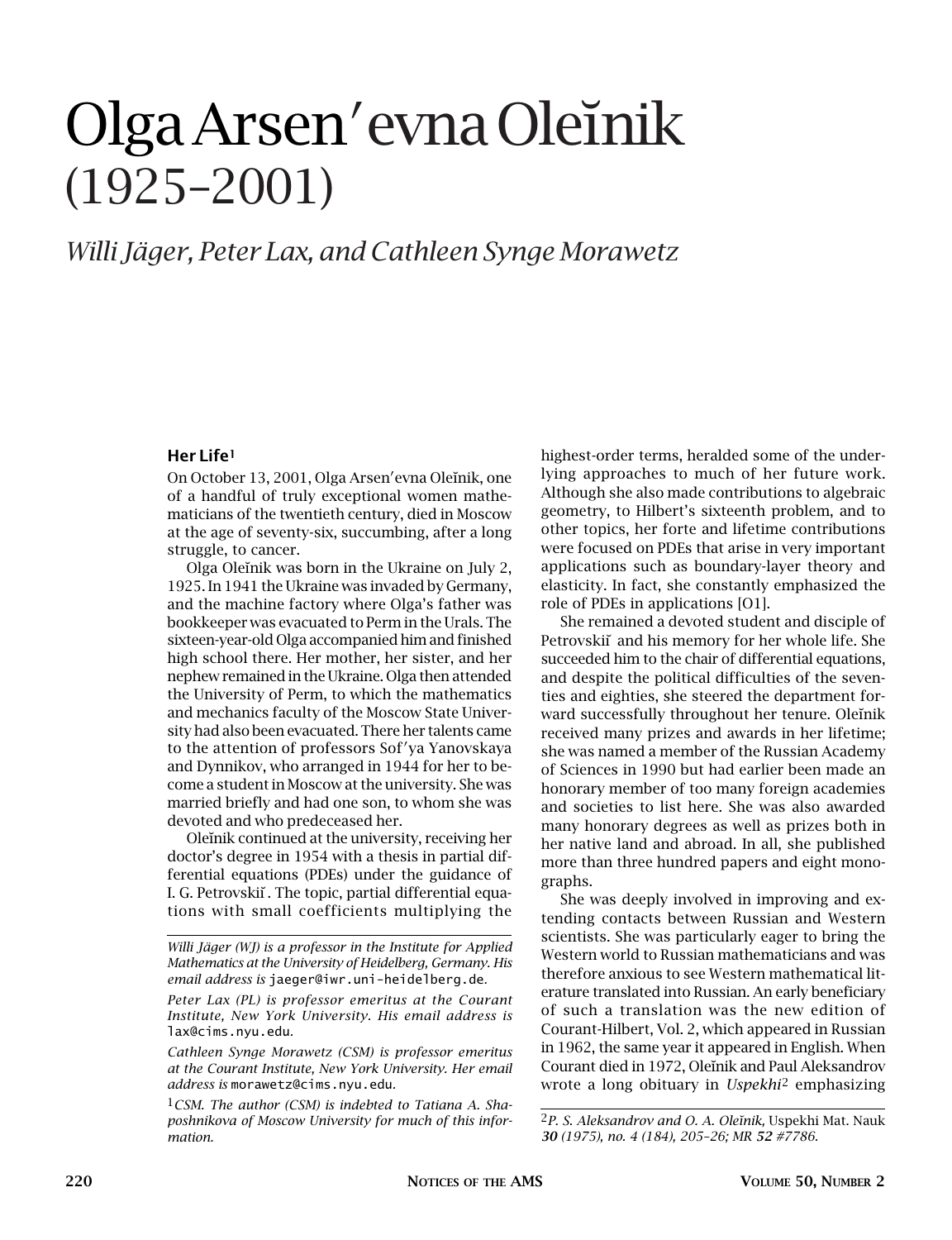Courant's contributions to American mathematics through his institute at New York University.

Oleinik loved to travel. In 1960 she met Courant and Lax in Moscow on their visit to Alexandrov, an old friend of Courant's. Thus when she was invited to a women's congress in California shortly afterwards, she was able to accept Courant's invitation to visit New York. It is hard now to remember how unusual such a visit was in the decade following Stalin's death. She retained an abiding affection and interest in those working in Courant's group: K. O. Friedrichs, F. John, P. D. Lax, and L. Nirenberg. I met her then for the first time, but I became close to her only when, at G. Fichera's invitation, she and I spent a month in 1965 together at the University of Rome. The university was "under siege" by the student body, and it was only Fichera's political skill that made it possible for Oleinik to give her talks. We were excluded from the campus much of the time, so together we happily toured the wonderful sights of Rome instead.

Oleinik was a very private person. In the latter part of her life she suffered badly from knee trouble, which prevented her from walking properly and sometimes kept her hospitalized. During one such long stay she kept occupied by writing another book. For a woman who had been so active as a mathematician and with her students (she supervised fifty-six dissertations), these spells of inactivity were trying. She told me once that as a young student she had worked in what we would call a lumber camp and how much she, in contrast to the other girls, had enjoyed doing the hard physical work.

The life span of Olga Oleinik was from the early days of the sovietization of Russia to the complete collapse of communism. I never heard her express a political opinion nor make a complaint about how things were going. She clearly tried to live within the system she had been raised in, and her model was always her teacher, Petrovskiı˘. Uprooted from the Ukraine by the war, she identified herself as a Russian, not as a Ukrainian. Of one thing I am sure: she believed a larger picture of her country was the right one.

Oleinik was devoted to mathematics. She drove her theorems to their absolute limits. She never seemed happier than when she was doing mathematics or working with her students, the most important elements in her life. She left a great deal of unfinished work, although she had published so much. We may hope that this work will be completed by her students and colleagues.

Oleinik was one of the major figures in the study, during the fifties and sixties, of elliptic and parabolic equations. This study was the major field of partial differential equations at the time, and many mathematicians such as Agmon, John, Ladyzhenskaya, Morrey, Nirenberg, and Vishik were involved in it. It would make this article too technical to describe Oleinik's most significant achievements in this area, and we will confine the scientific description to some of the many other areas to which she made even more significant contributions.

# **Nonlinear Hyperbolic Equations**3

During the years 1954–61, Olga Oleinik studied the theory of nonlinear hyperbolic conservation laws and the propagation of shock waves. Her contributions were basic and extremely original. Her 1957 paper in **Olga Oleĭnik.** the *Uspekhi* [O2] was par-



ticularly influential. The starting point of her work, like much in this field, was Eberhard Hopf's fundamental paper of 1950 [H].

Oleinik's results deal mainly with the existence, uniqueness, and properties of solutions of the initial-value problem for single conservation laws. She showed that solutions satisfy one-sided Lipschitz conditions and formulated for flux functions that have points of inflection what today is called the Oleinik entropy condition.

Her principal tool was the parabolic perturbation of a conservation law. She proved that as the coefficient of viscosity tends to zero, the solution of the initial-value problem for the parabolic equation tends to a solution, in the sense of distributions, of the conservation law, and that this limit satisfies the Oleinik entropy condition.

In 1957 Oleinik and Vvedenskaya considered a discretized form of a conservation law and proved the convergence of their solutions to solutions of the conservation law, as the discretization parameter tends to zero [OV]. This provided another approach to the problem.

Oleinik also studied special systems of pairs of conservation laws, which are derivable from secondorder equations; in 1966 she proved uniqueness of the initial-value problem in the class of solutions that satisfy a one-sided Lipschitz condition [O4].

## **Boundary Layer Theory**4

In their simplest form, Prandtl's steady 2D boundary-layer equations are obtained from the Navier-Stokes equations by stretching the variables appropriately. If *x* is distance along the boundary,

<sup>3</sup>*PL.*

<sup>4</sup>*CSM.*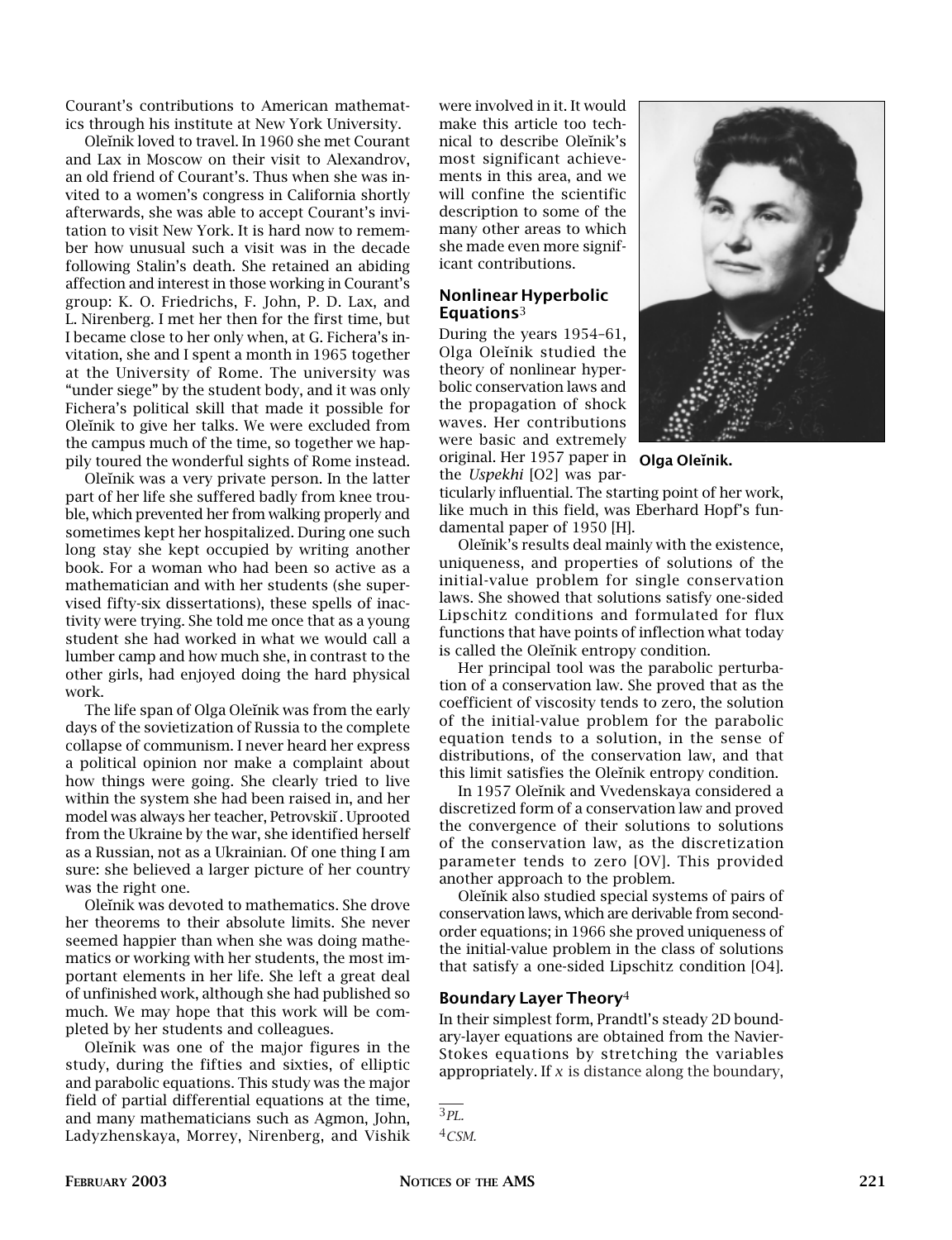and *y*, a depth variable, is distance from the boundary, the equations become after rescaling:

$$
u_x + v_y = 0
$$
 (mass),  
\n
$$
uu_x + vu_y = -p_x + \mu u_{xx}
$$
 (x-momentum),  
\n
$$
p_y = 0
$$
 (y-momentum).

The standard boundary conditions are  $u = v = 0$  on  $y = 0$  and  $u \rightarrow U(x)$  as  $y \rightarrow \infty$ . The function *U* is the speed of the flow "along the body" given by inviscid incompressible flow and is related to the pressure by Bernoulli's law,

$$
p + \frac{1}{2}U^2 = \text{constant}.
$$

Upstream, say  $x = 0$ , the incoming flow is prescribed. Experimental observations confirm the scaling.

Thus we have a nonlinear parabolic equation for *u* with the role of time derivative played by the Lagrangian along the particle path. The coefficient *v* is to be found from the mass equation.

The crucial question of how the separation or breaking away of the boundary layer from the boundary takes place is still not resolved. Oleinik's work concentrated on where and why separation does NOT take place by proving that there exists a unique boundary flow and hence one without separation, provided in our simple case that  $p_x \neq 0$ [O3]. In real life on an airplane wing this is achieved by artificial suction, and Oleinik examined this question in detail (see [O4]). In 1997, after many papers with others from 1963 on concerning many different kinds of flow from magnetohydrodynamics to non-Newtonian fluids, she wrote a book on the subject summarizing and proving many background results and her own key theorems [O5].

### **Singular Elliptic and Parabolic Theory**5

Equations of elliptic or parabolic type enjoyed a great deal of attention in the decades following World War II, and Oleinik's thesis was in this area. She followed it with many other results, but she may well be best remembered for her work on degenerate problems where an elliptic equation becomes parabolic at points or segments on the boundary or even in whole patches of a domain. One of the simplest examples is for the solutions *u* of the wave equation depending only on *x/t*. Thus with  $r = |x|$ ,  $\rho = r/t$ , the equation for  $w = ru$  is  $(\rho^2 - 1)w_{\rho\rho} + \rho w_{\rho} - \Lambda w = 0$ , where  $\Lambda$  is the angular part of the Laplacian, and the degeneracy, not surprisingly, occurs on the light cone  $\rho = 1$ .

Oleinik determined the conditions for wellposedness in many cases and in 1964 generalized and completed the problems posed by G. Fichera [F] (see [O6]). The technique was to add a term

so that the equation remains elliptic and to obtain estimates for the limiting case when this term vanishes. By 1977, however, Oleinik was directly using a priori energy estimates [O7].

### **Homogenization of Differential Equations**6

Oleinik's contributions to homogenization and her impact on this field were very broad. Mathematical modelling leads naturally to systems with multiple scales, for example in electromagnetism, mechanics, material science, and flows through porous media or biological tissues. The resulting underlying structures may be highly oscillatory in space and time. To analyze the transition between the different scales and to derive effective model equations are great challenges to mathematical research and imply many practical consequences. The main problem lies in identifying the proper scaling and, if possible, deriving effective equations for limits when a "scale" goes to 0 or  $\infty$ . The random situation especially, the most important in real life, poses a lot of difficult questions.

The challenge is to derive quantitative results, including estimates for the approximations. Homogenization, a special kind of averaging, started as a mathematical discipline only about thirty years ago, although in physics and engineering such averaging methods had been used for many years to determine effective properties and effective laws for heterogeneous media.

The theory of homogenization is strongly linked to Oleinik's name. An impressive group of mathematicians from the Department of Differential Equations at Moscow State University formed a leading team, and with them Oleinik developed a fruitful cooperation with France, Germany, and Italy, especially after the fall of the iron curtain. The long list of contributions of Oleïnik and her coworkers, covering all of the main areas of homogenization, can be found in the monographs by Oleinik, Shamaev, and Yosifian [OSY] and by Jikov, Kozlov, and Oleĭnik [JKO]. These books are important sources of information and original ideas, and cover important topics in theory and applications.

Oleinik's contributions were mainly in developing the necessary tools to control the scale limit for initial and boundary value problems for systems with oscillatory coefficients or in domains with complex structures, holes, or oscillatory boundaries. Essentially two methods are available: energy methods, based on proper estimates of the solutions and compactness results; and multiscale expansions.

Introducing fast and slow (microscopic and macroscopic) variables, one starts from a formal expansion with respect to the scale parameter, obtaining a recursive system for the coefficients